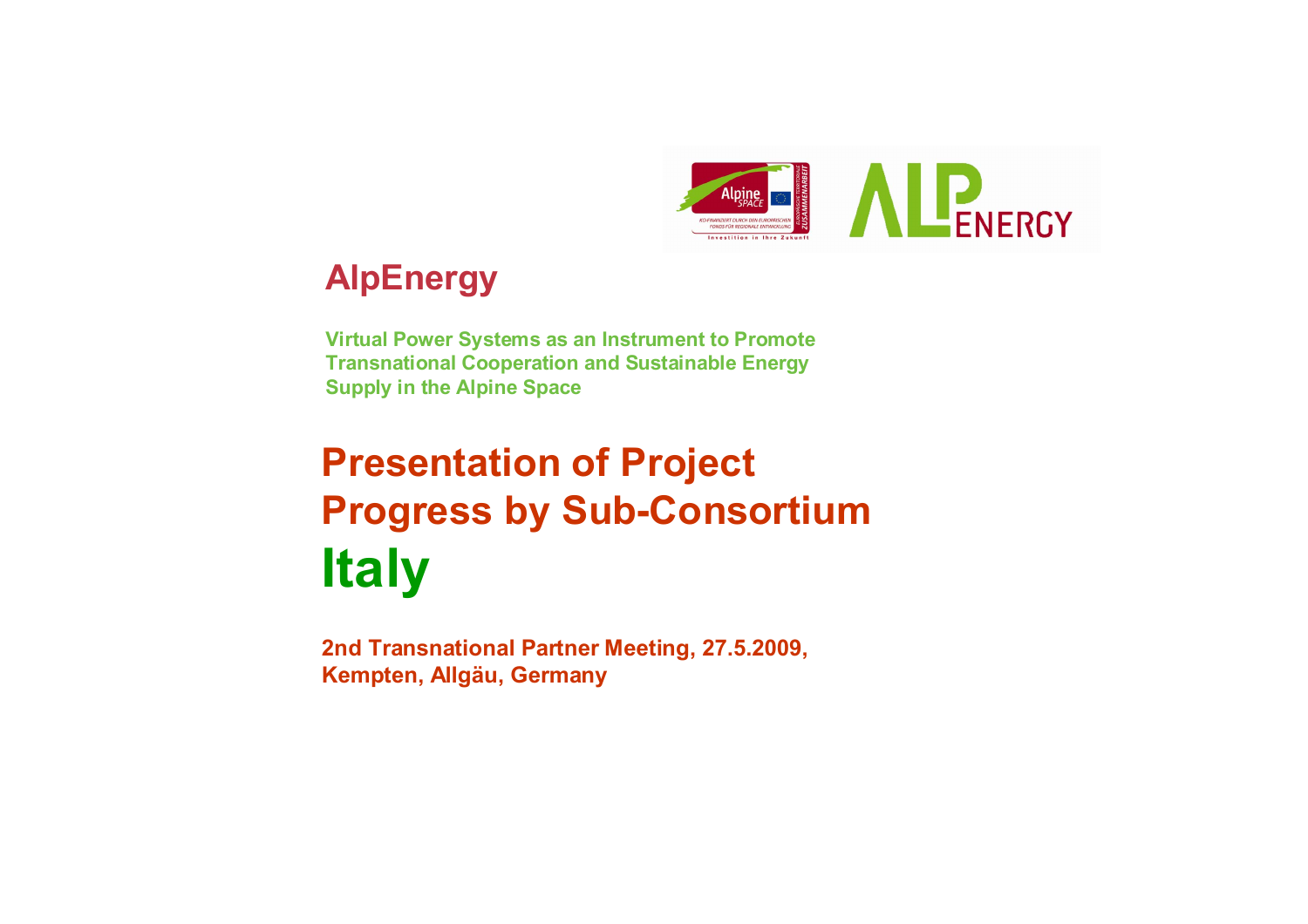

- **1.Overview of Progress in the Region of Sub-Consortium Italy**
- **2.Progress according to the Project Workplan**
- **3.Next Steps - Outlook**



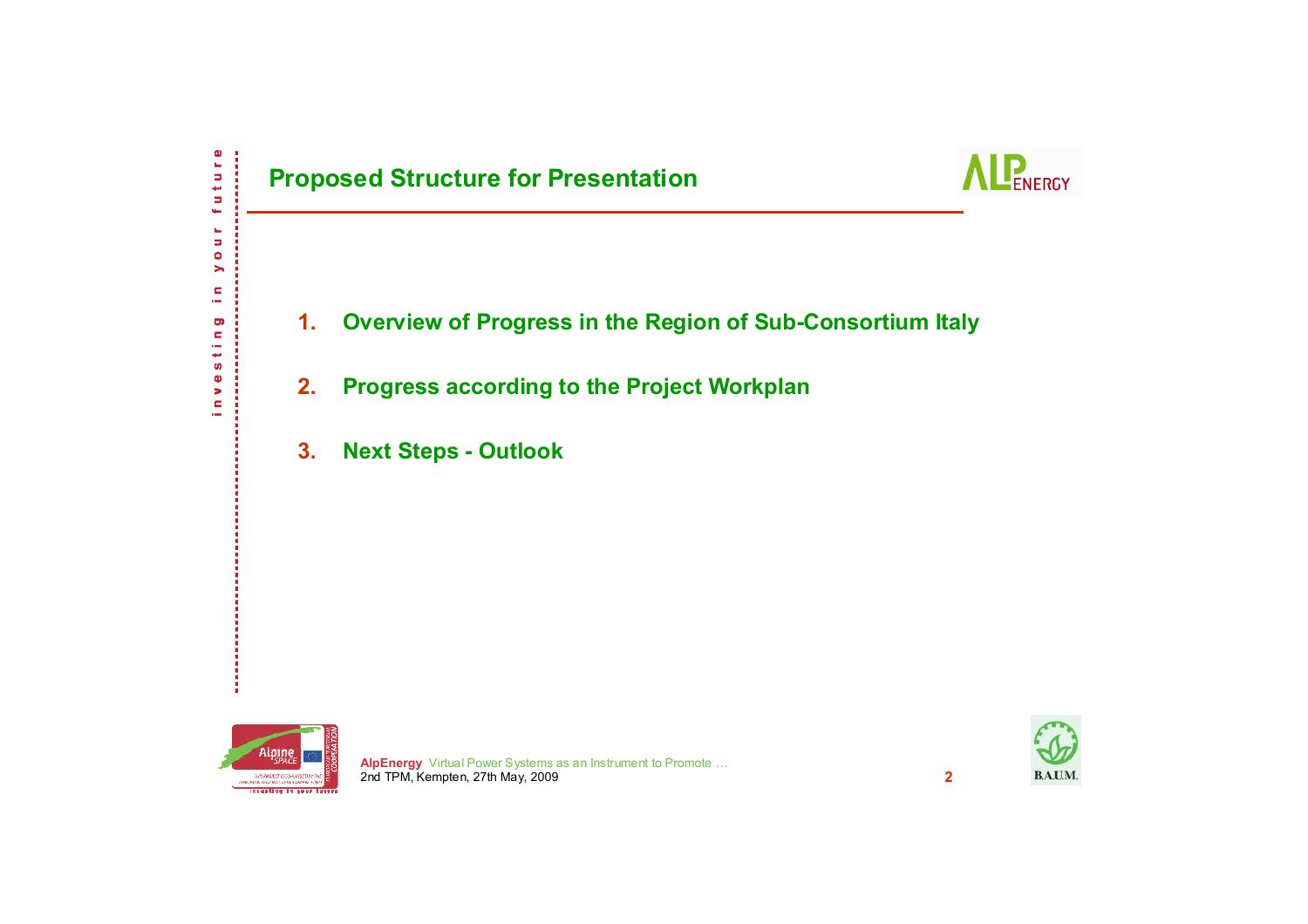

- ¾ **Project website: a workplace for material sharing between project partners has been built (within WP2)**
- ¾**Development of public and private areas within the website (WP3)**
- ¾**Definition of logo and corporate design for PR purposes (WP3)**
- $\blacktriangleright$ **VPS definition considering/fitting the Italian needs (WP4)**
- $\blacktriangleright$ **Involvement of national experts to discuss the White Book (WP4)**
- $\blacktriangleright$ **Partial development of status quo in the sub-consortium (WP4)**
- ¾ **Partial development of technical, organizational and business models for the VPS implementation (WP5)**



 $\mathbf{e}$ Ē Б ĥ, Ь  $\bullet$ > c ÷ Ō) c ÷ فيها S Ф > c



**3**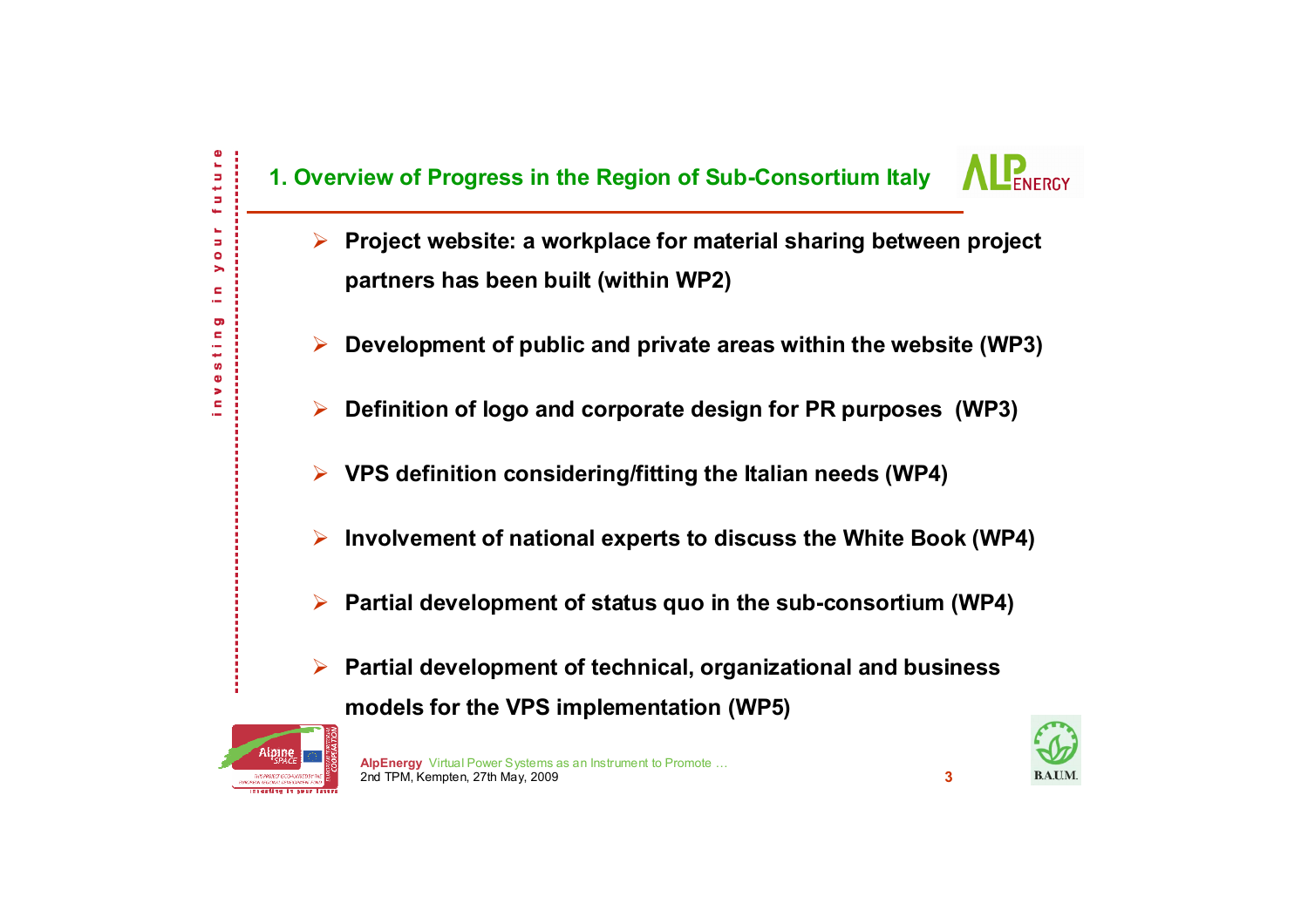



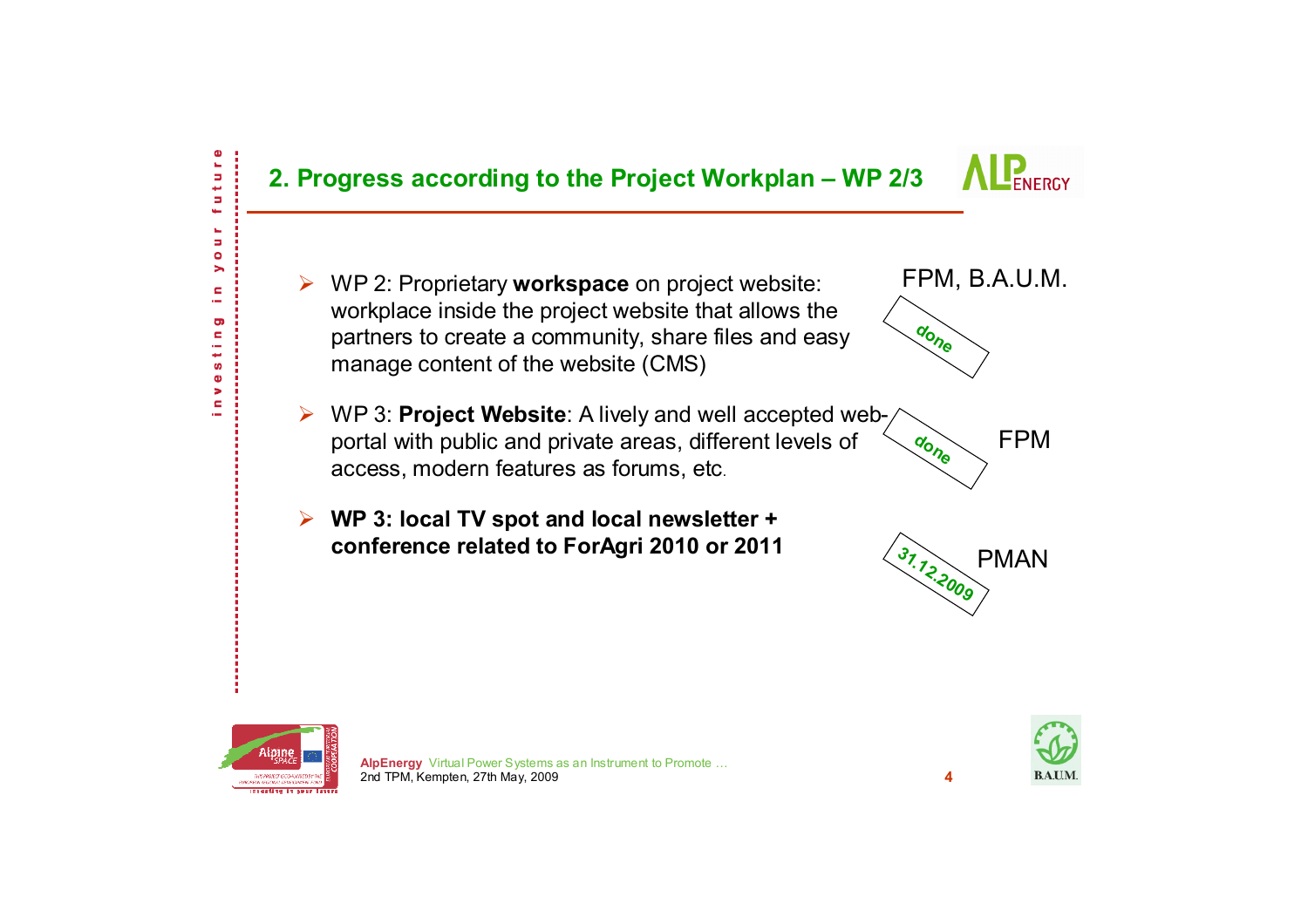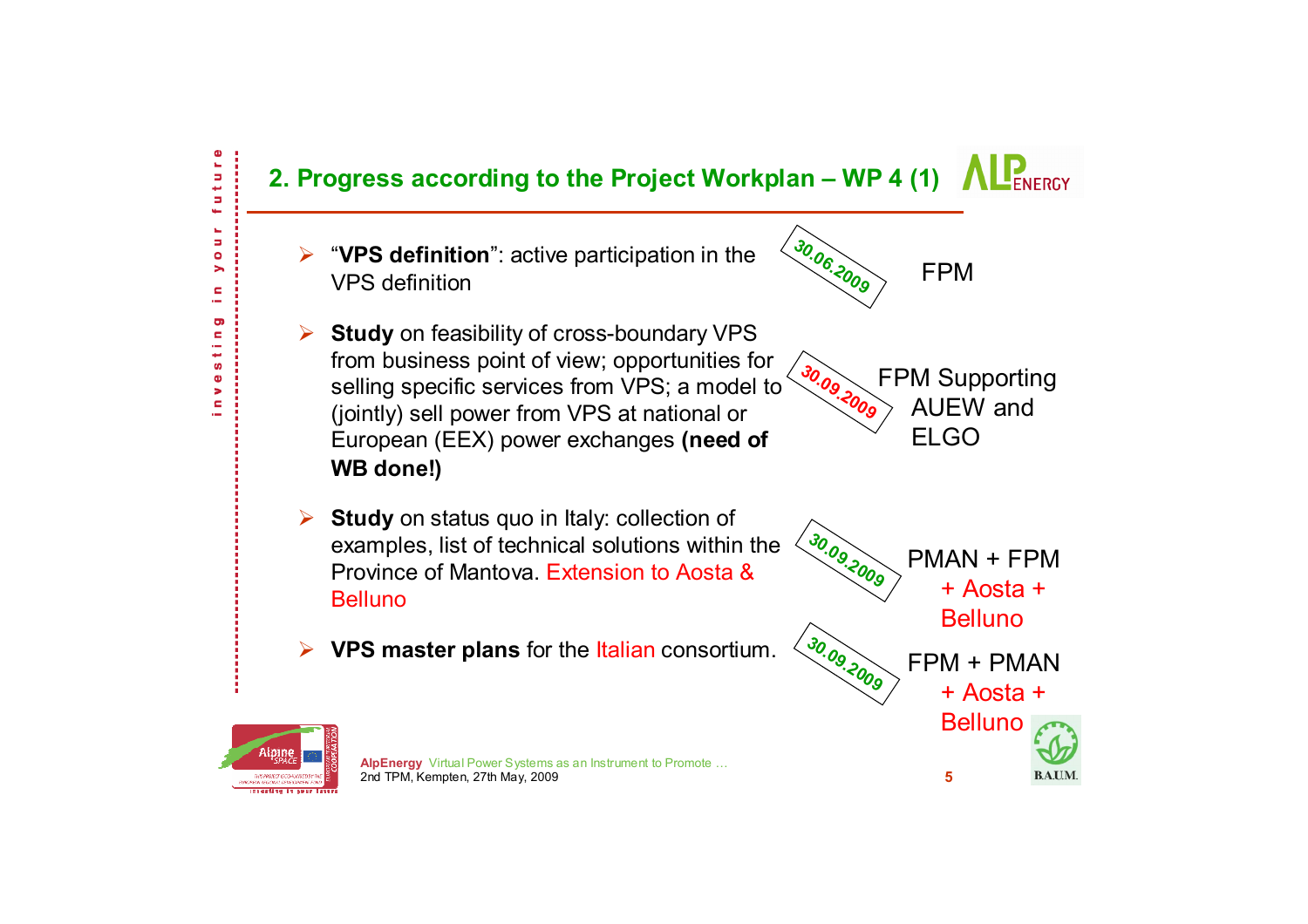



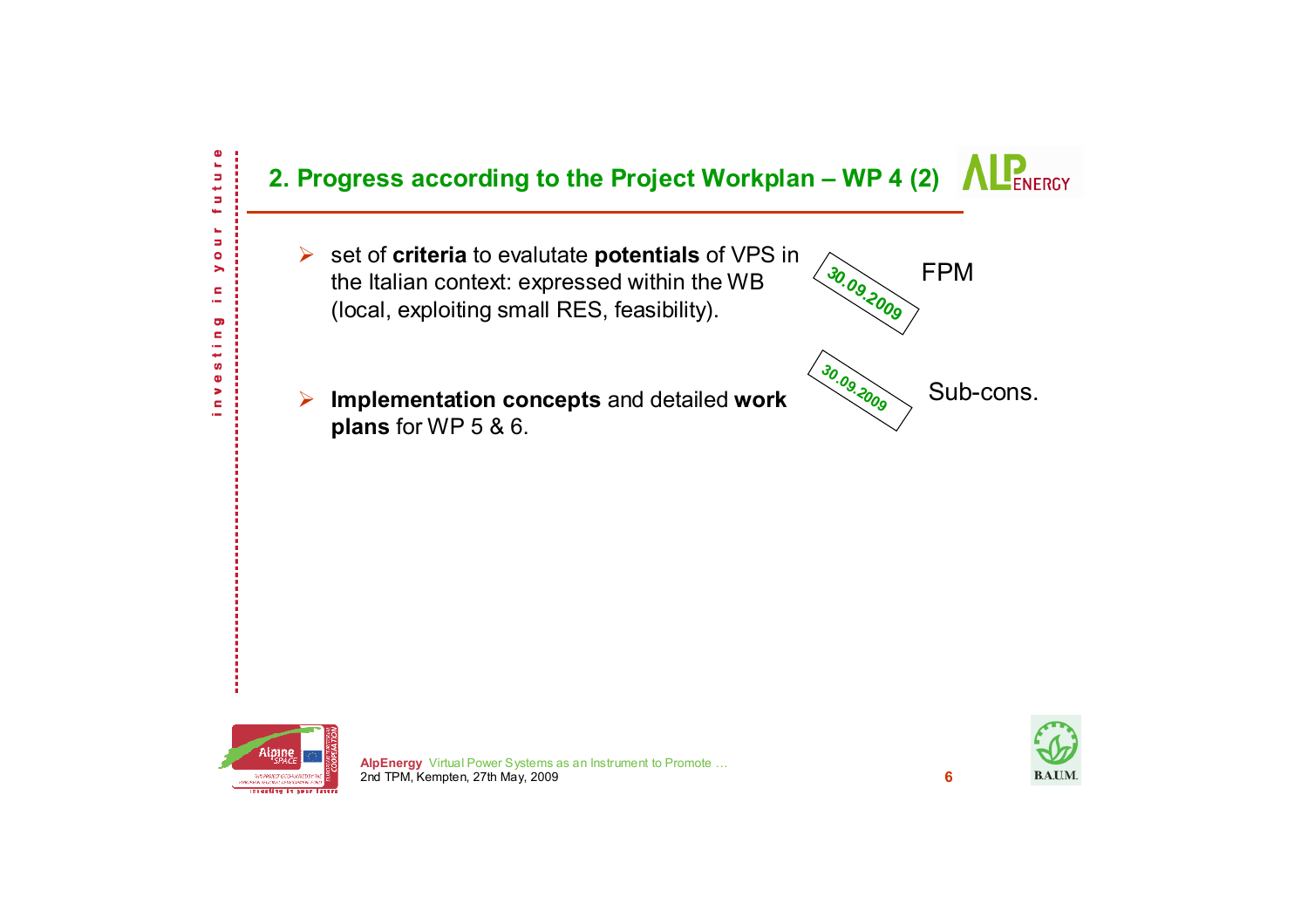

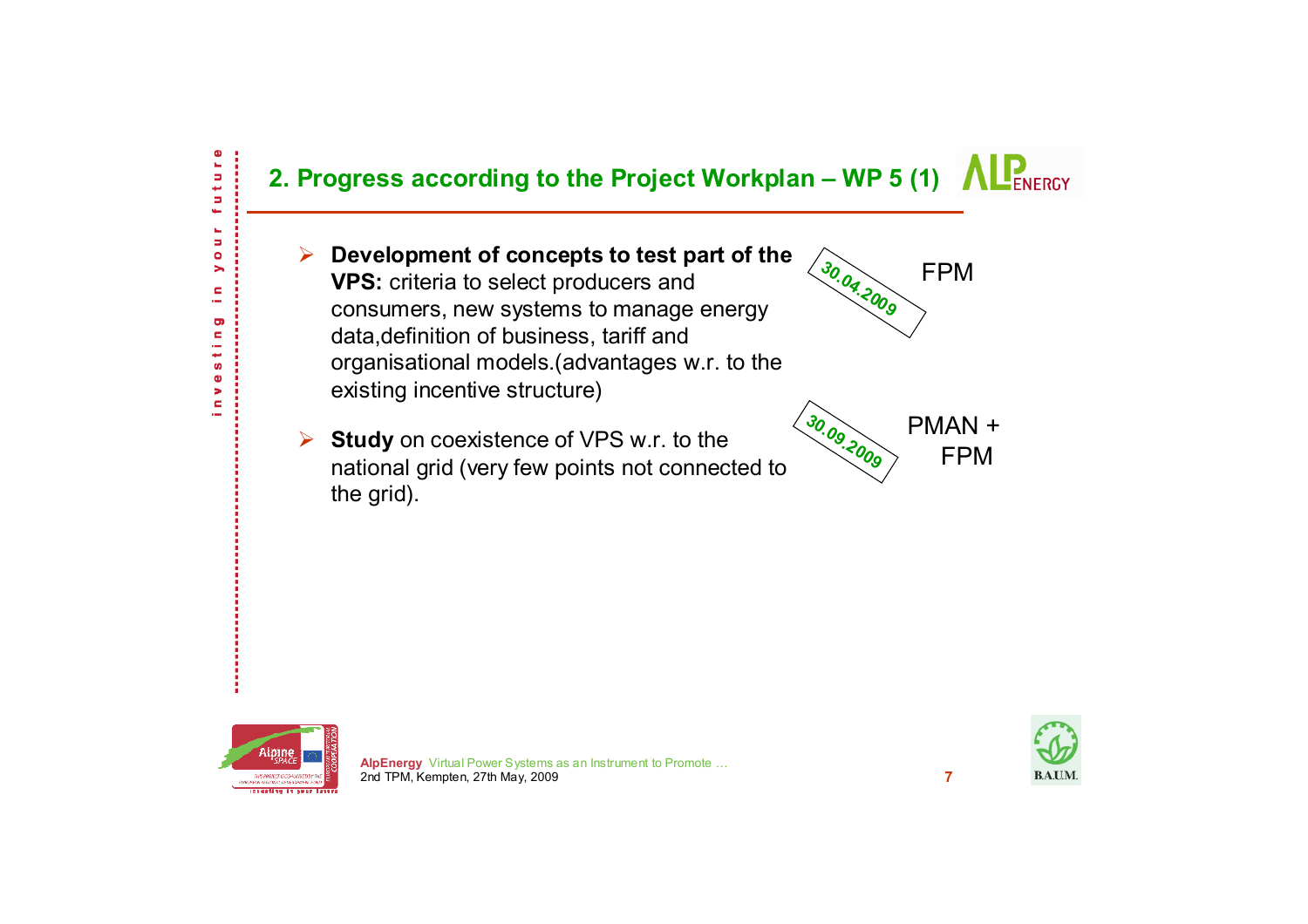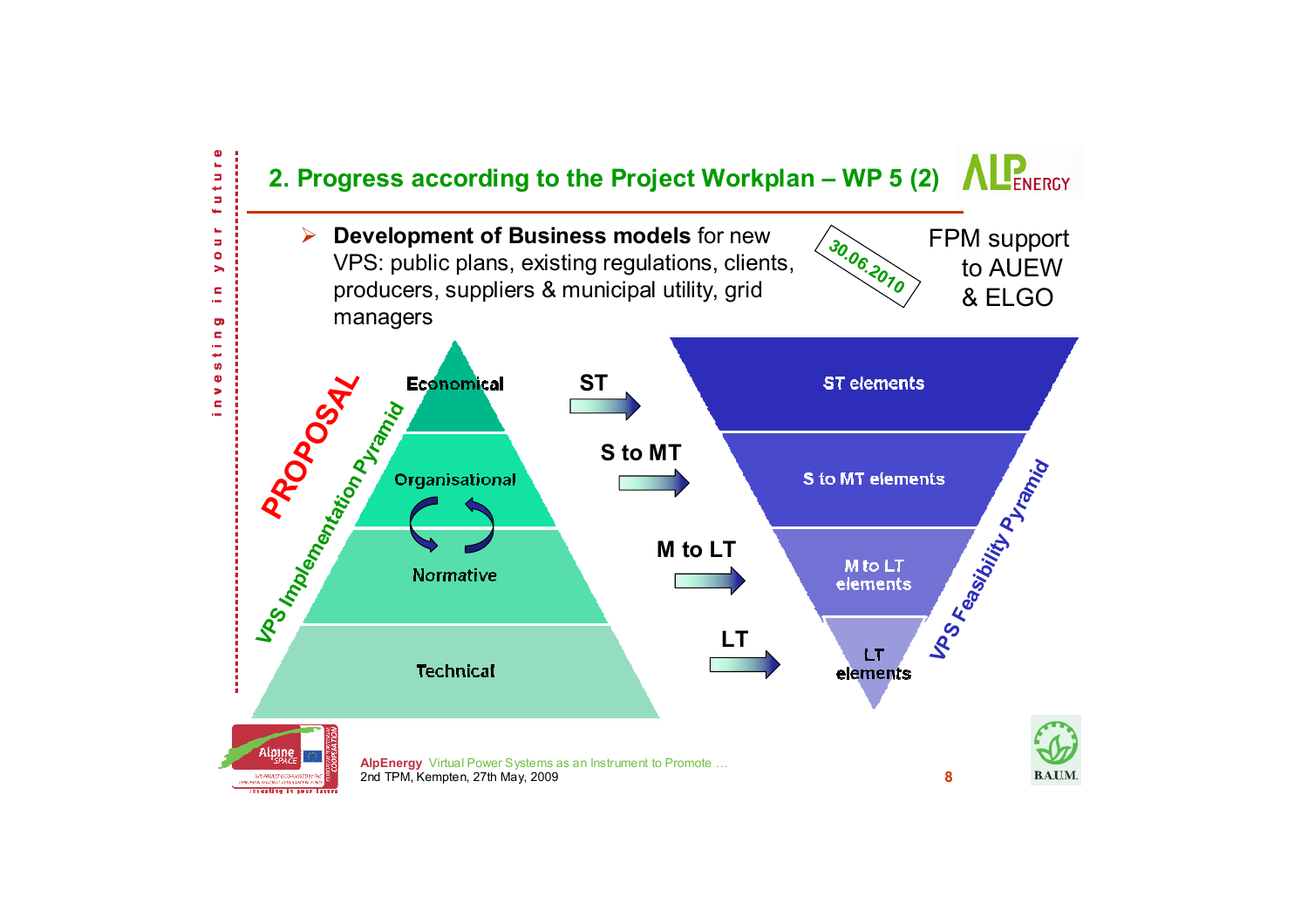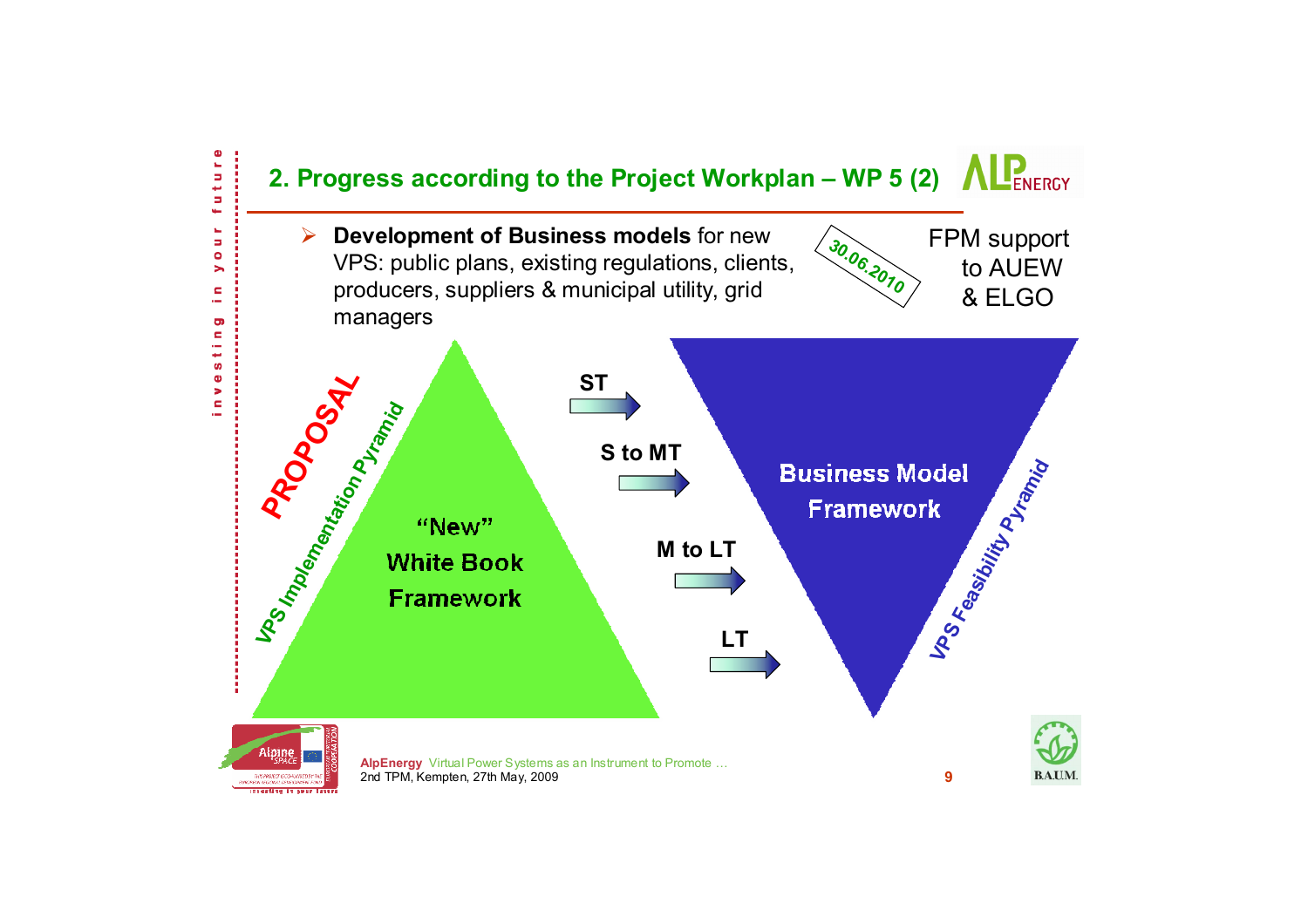



uture

÷ ш ь  $\bullet$ ⋋  $\blacksquare$ ÷ Ō) c  $\overline{a}$ ميد ဖာ  $\pmb{\Phi}$ × c



**10**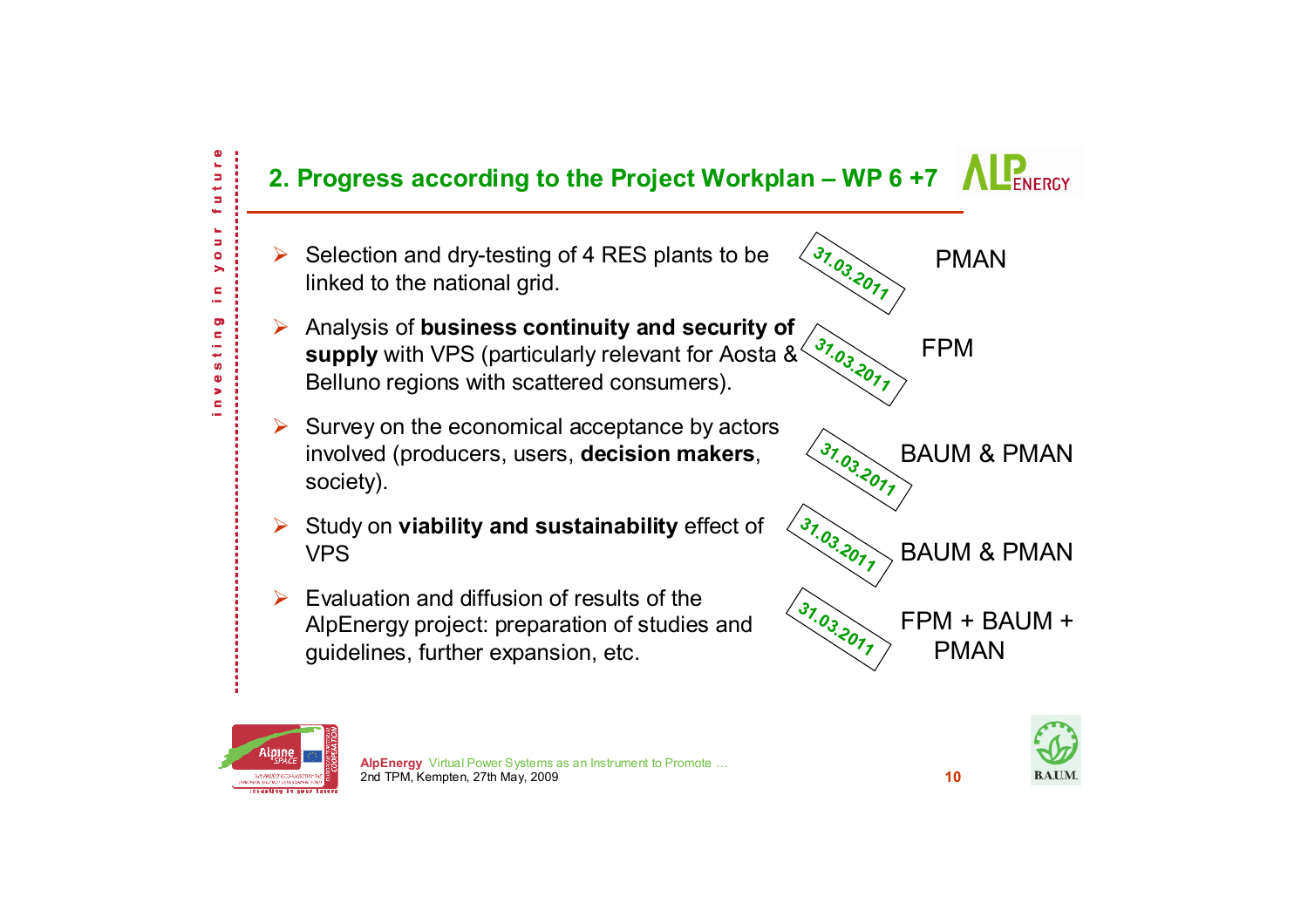## **4. Next Steps - Outlook**



 $\blacktriangleright$  **Involvement of other Italian partners (Aosta & Belluno) to complete the status quo analysis.**

- $\blacktriangleright$  **Support the feasibility evaluation of crossboundary VPS from the point of view of existing regulations in the Alpine Space regions.**
- ¾ **Definition of the methodology to measure the energy/power consumption and production .**
- ¾ **Definition of scenarios (with technical, organisational, economical & regulation aspects) to test the holistic feasibility of VPS on the Italian regions involved .**





**11**